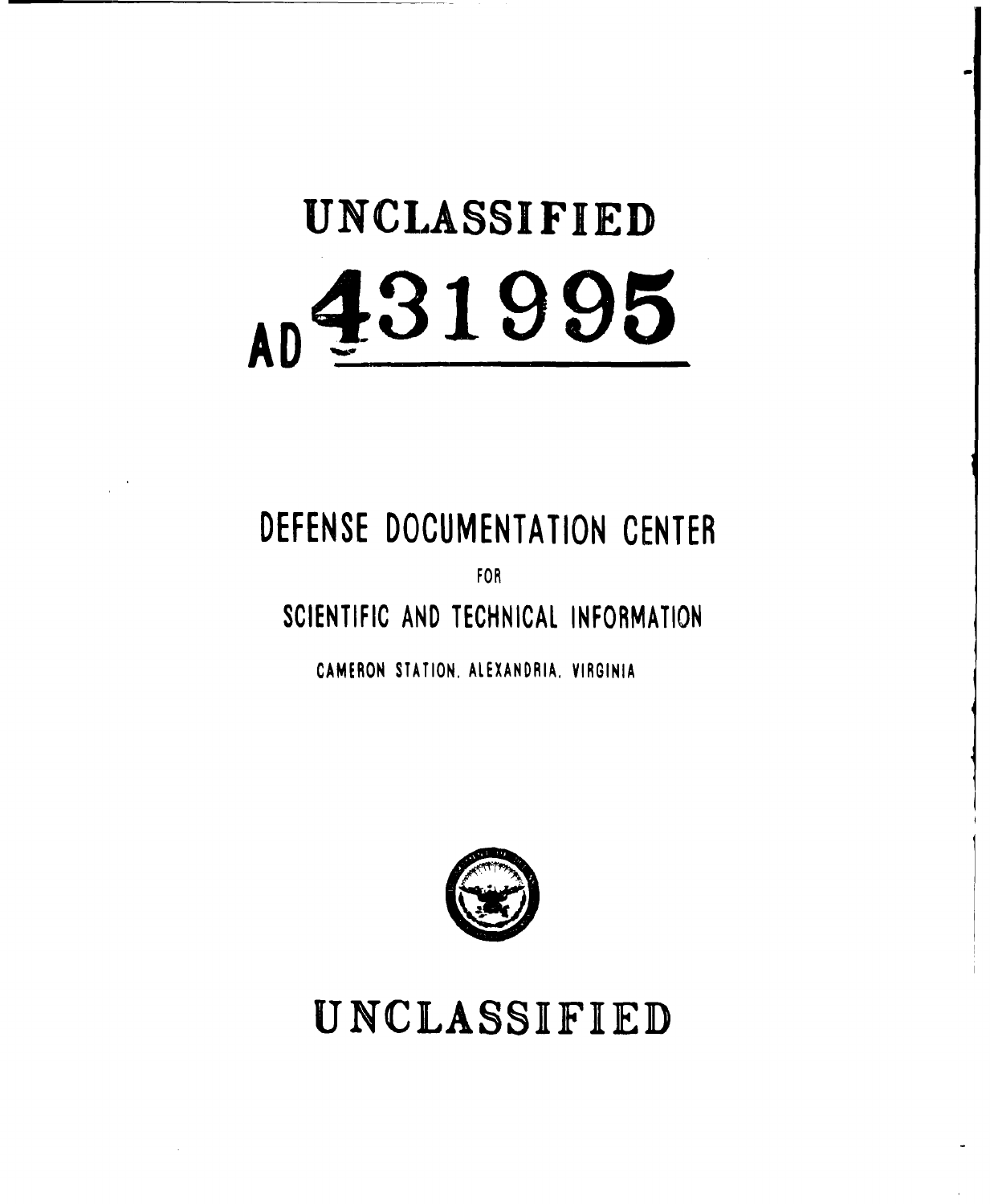**NOTICZ:** When govezment **or** other drawings, specifications or other data **ane** used **for** any purose other than in connection Vith **a** definitely related goverment procuzuent operation, the **U. B.** Government thereby incurs no responsibility, nor any obligation whatsoeverj and the fact that **the Govern.** ment may have formulated, furnished, or in any way supplied the said drawings, specifications, or other data **i.** not to **be** regarded **by** implication or othervise **as** in any manner licensing the holder or any other person or corporation, or conveying any rights **or** pernistion to manufacture, use or **sell** any patented invention that **may** in any **way be** related thereto.

'n.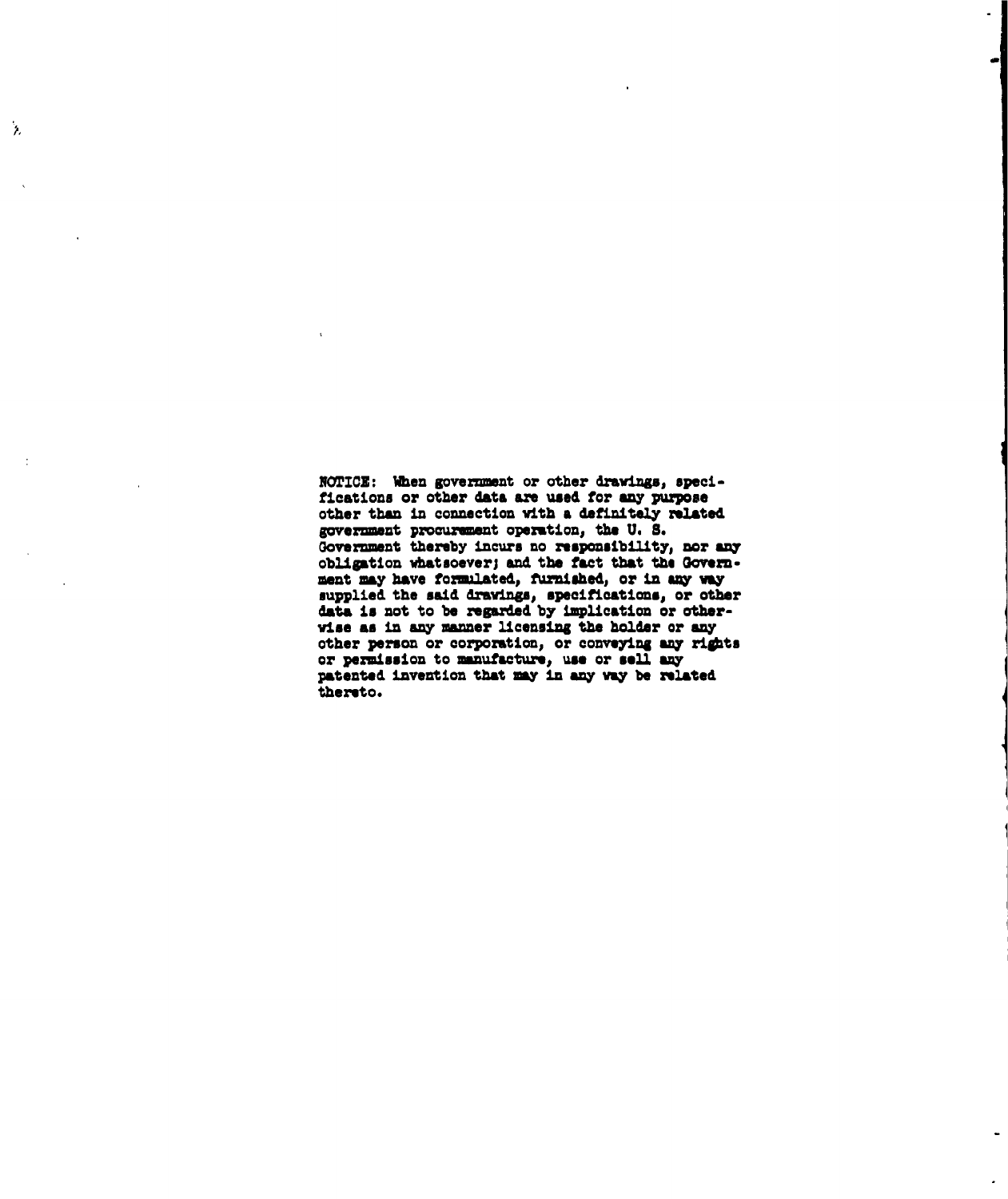

 $64 - 10$ 

SUMMARY OF FINAL REPORT

Analysis **of** Survey Data

Summary by

Edward L. Hill Project Leader

**C)** operations Research Division

CATALOGED BY DDC

 $\overline{\phantom{0}}$ 

**IQ**  $\boldsymbol{\sigma}$ 

ග  $\blacksquare$  $\boldsymbol{\infty}$ 4

> prepared for Office of Clvil Defense **OCD** Contract No. OCD-OS-62-144 Subtask **J115A** RTI **OU-81.**

> > **15** February 1964

**DD C** 15 February 1964<br>**CONTRACT 6 1964**<br>CONSTRACT BIA D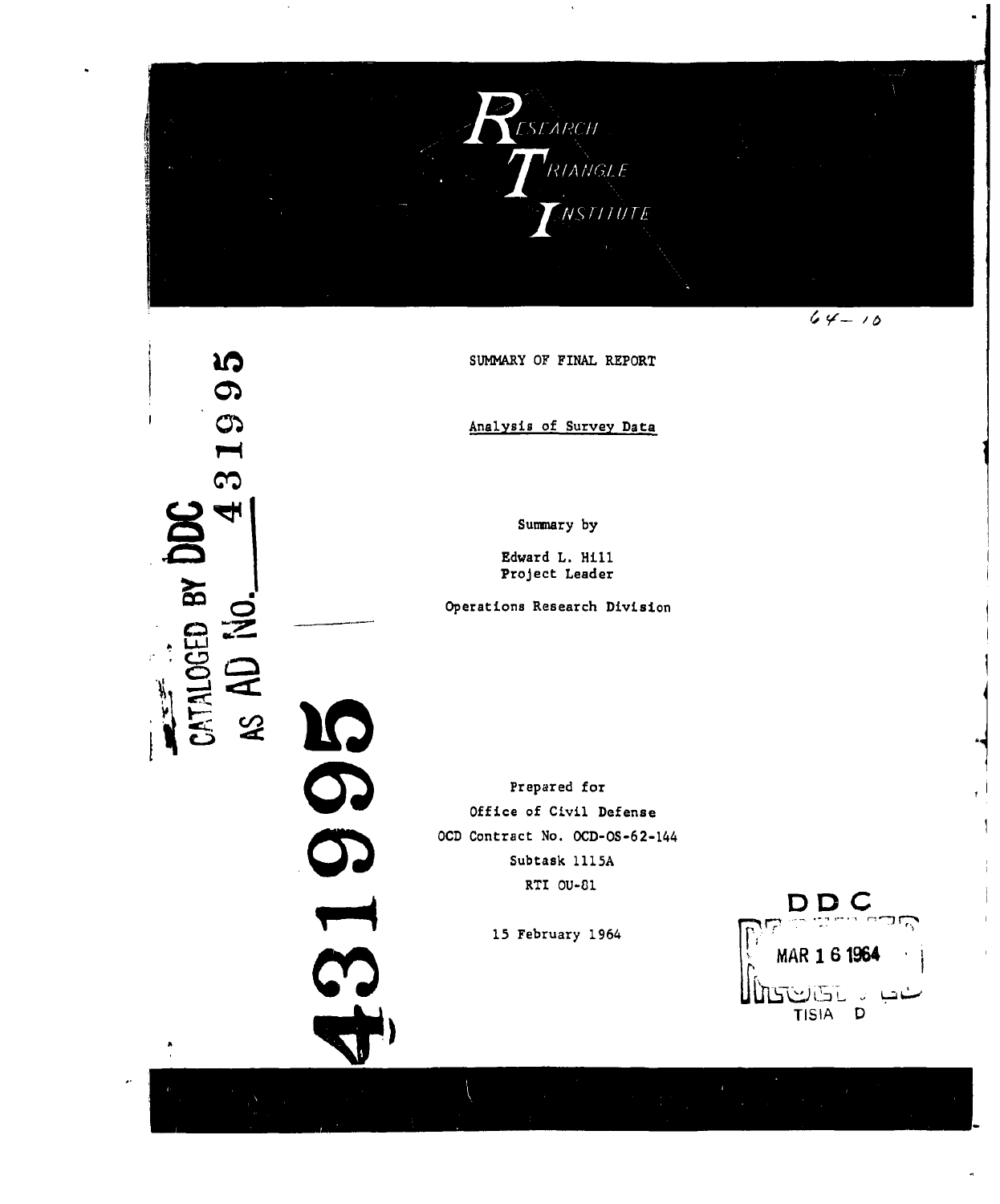Shelter Research **1100** Protection Studies Subtask **1115A** Analysis of Survey Data

**SUMMARY OF**

 $\mathbf{I}$ 

# **FINAL** REPORT

# **1115A** - Analysis of Survey Data

**by**

**E.** L. Hill, W. K. Grogan,

R. **0.** Lyday and H. **G.** Norment.

Prof. W. **0.** Doggett (Consultant, N. C. State)

This is a summary of a report which has been reviewed in the Office of Civil Defense and approved for publication. Approval does not signify that the contents necessarily reflect the views and policies **of the Office of Civil** Defense.

> RESEARCH TRIANGLE INSTITUTE Post Office Box 490 Durham, North Carolina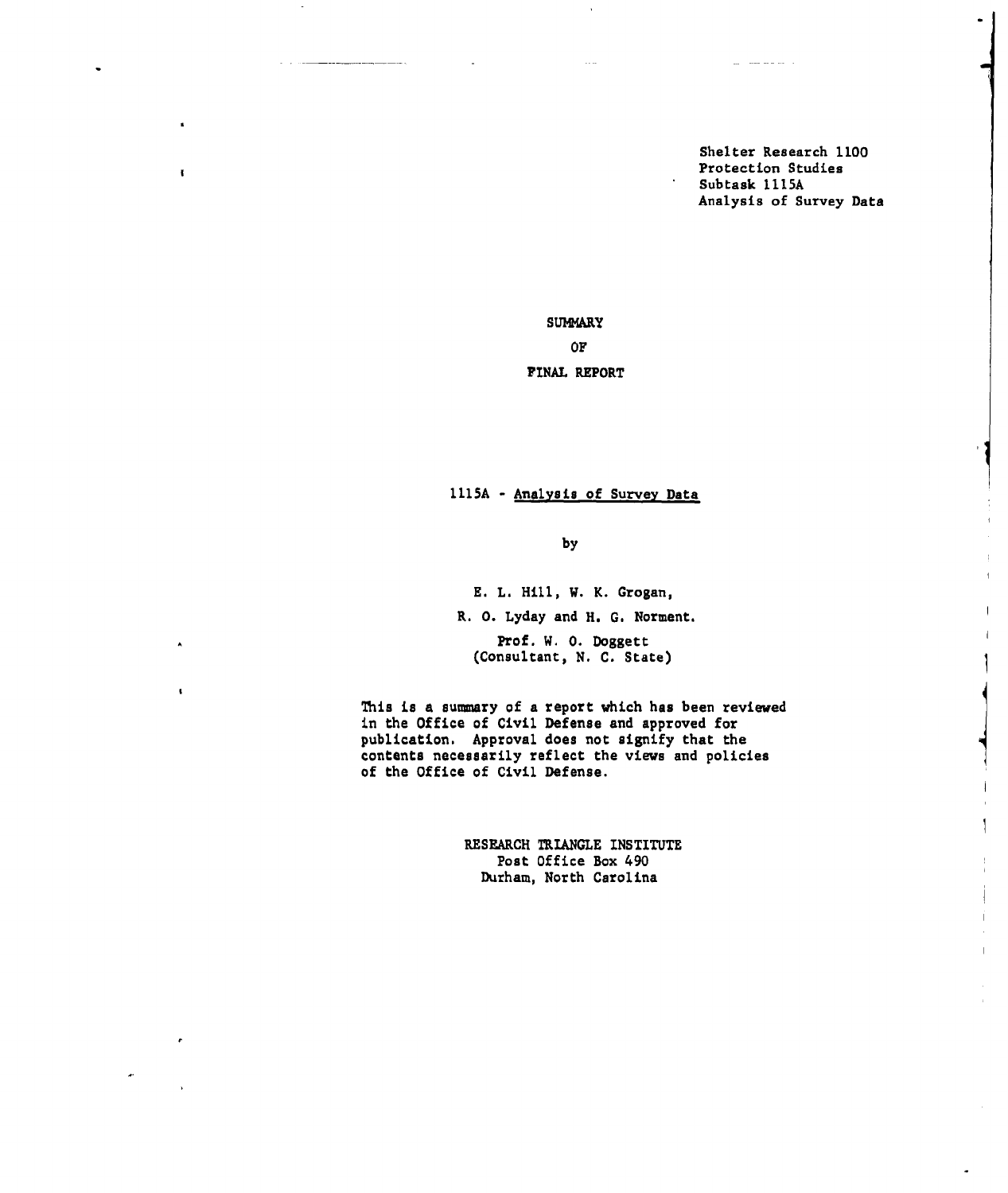### Analysis of Survey Data

# I. **SCOPE AND OBJECTIVES**

This constitutes a summary of the final report (Reference **1)** of the research completed by the Research Triangle institute under **OCD** Project **1l15A,** Analysis of Survey Data. The **OCD** description for this project is as follows:

'Review the National Fallout Shelter Survey findings to estimate probable error, or reliability in the light of existing experimental data and theoretical considerations. In consultation with the Subcommittee on Shielding of the Advisory Committee on Civil Defense, categorize the surveyed structures with respect to technical shielding cheracteristics, and evaluate the feasibility and importance of developing special computational programs for the several categories determined. Evaluate new information on shielding for application to the computation of protection factors for surveyed structures. Accomplish reprogramming or additional programming of computational procedures for analysis of the survey data."

The survey data requiring analysis under this project consist of many types of information collected, recorded, manipulated, summarized, and reported in Phases **I** and 2 of the National Fallout Shelter Survey **(NFSS).** Five million structures with potential shelter space were covered by the survey and data were collected in Phase I for approximately **375,000** of these. Over 600 architectural and engineering **(AE)** firms were responsible for collecting this mass of data in approximately six months' time.

The structures surveyed in the **NFSS** did not yield enough **100** PF or better spaces to shelter the nation's population. Allowing for population growth and movement between home and work, an additional **170** million shelter spaces will be needed **by** 1968 (Reference 2). This shelter deficit must be met **by** a combination of means, including improvement or new construction of subsidized and unsubsidized shelter space in privately owned facilities, shelters in federal civilian and military buildings, home shelters, and possibly reevaluation of structures rejected in the **NFSS** as below minimum PF standards.

**NFSS** procedures were generally designed to give conservative results, i.e., to underestimate the PF. It is expected that many additional adequate spaces could be identified if the computational procedures were made less conservative in order to yield results closer to the true PF.

The objectives of this project were to analyze the NFSS findings and to evaluate new information on shielding in order to identify feasible modifications of the NBS-NFSS Computer Program (References 3 and 4) leading potentially to additional shelter spaces in both existing and new structures with a very nominal expenditure of funds.

 $-1$  -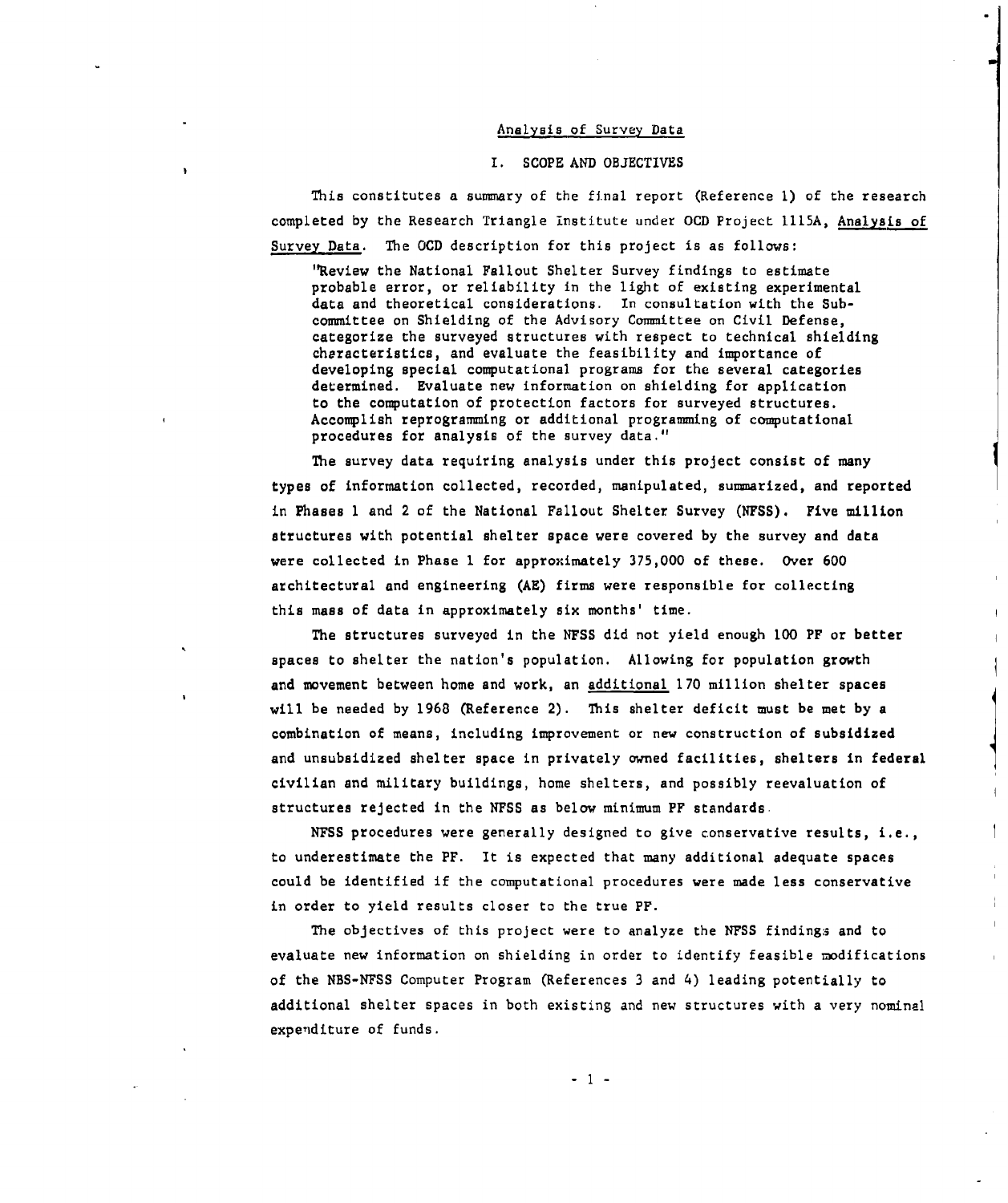# II. APPROACH AND FINDINGS

The **OCD** project description was divided into four tasks by the Research Triangle Institute. The four tasks were: **(1)** analyze the NFSS findings to determine probable error; (2) categorize surveyed structures with respect to technical shielding characteristics; **(3)** evaluate new information on shielding; and (4) recommend changes, when justified, to the computational procedures for analysis of the survey data. An outline of the approach used by RTI in accomplishing these tasks, plus another task added **by OCD** concerning trapped potable water, and major findings are as follows:

# **A.** Analysis of **NFSS** findings

**i.** Introduction

RTI evaluated the **NFSS** findings to determine the probable error **by** surveying a probability sample of **33** buildings containing PF Category 2-4 shelters (see Table **I).** The primary objective of this survey was to determine what change in protection factor would occur if procedures, such as those of the Engineering Manual (Reference **5)** were used in the **NBS-NFSS** Computer Program (References **3** and 4).

# 2. Procedural Differences

Using data collected **by** RTI, a Phase 1 **FOSDIC** (Film Optical Sensing Device for Input to Computers) form was prepared for each sample building and submitted to the National Bureau of Standards **(NBS)** for processing with the **NBS-NESS** Computer Program. The results are reported as RTI FOSDIC (without partitions) PF's since the form was completed using Phase I instructions which required only that fire-break and load-bearing partitions be reported. Comparison of results from the RTI FOSDIC with the Engineering Manual computations indicates changes in **computed** protection **factors due to procedural differences. The Engineering** Manual computations for the sample buildings were an average of **110** PF units higher than the PF's calculated **by** the computer using the RTI FOSDIC.

### **3.** Input Differences

A secondary objective of the survey was to determine the accuracy of the input data of the **NFSS.** This was necessary in order to estimate the reliability of 'future calculations using existing input data. Input differences were estimated **by** comparing the original AE-prepared **N\$SS** Phase **1 FOSDIC (AS** Phase **1)** inputs and printout results with **NBS-NFSS** computations using data submittqd **by** RTI on **FOSDIC** forms, [RTI **FOSDIG** (without partitions)]. RTI data were obtained with more time and sources of data available than was the case of the **NFSS.** Comparison of these results indicated that the **AZ** PF's

-2-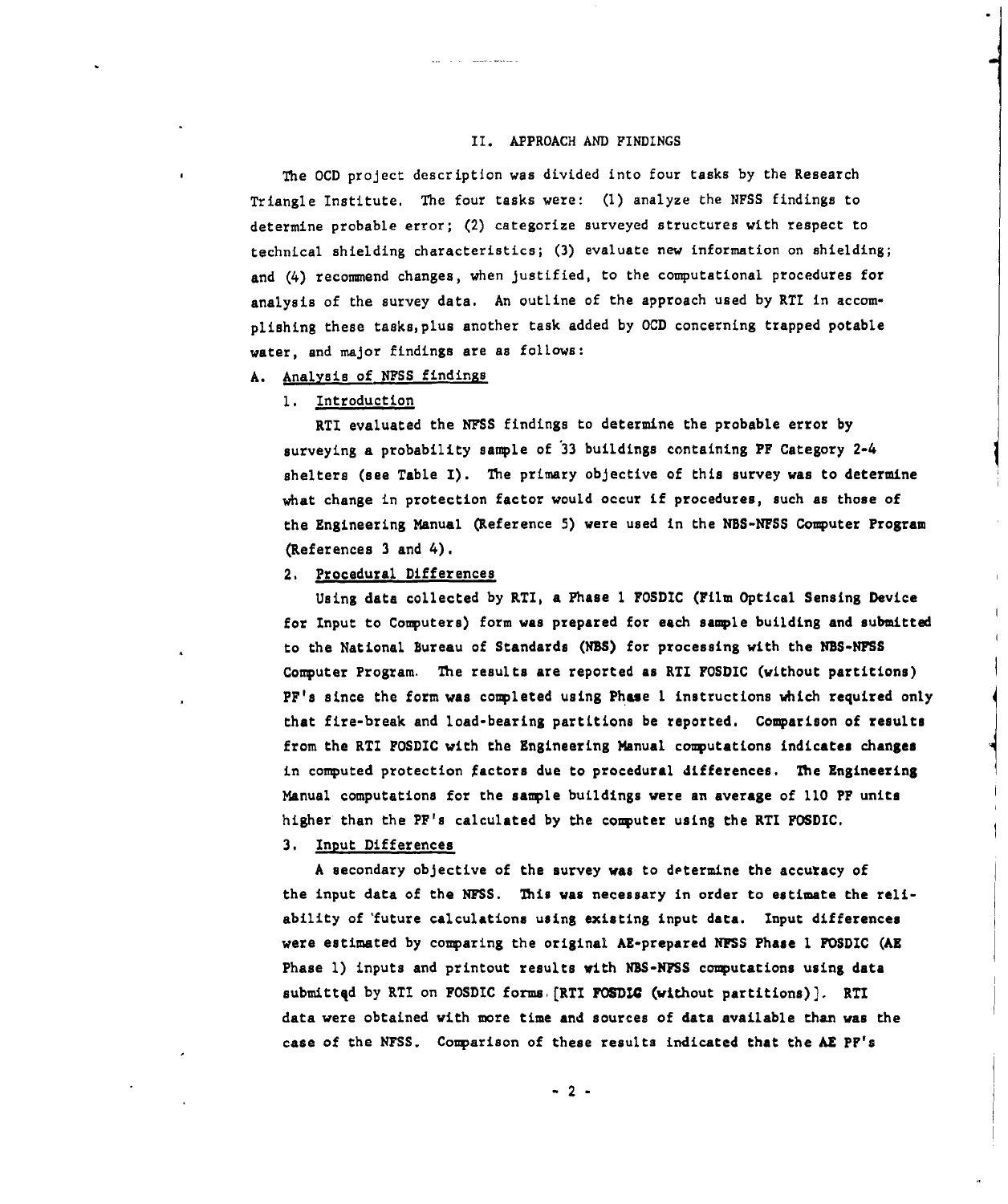TABLE I

 $\overline{\phantom{a}}$ 

y.

 $\mathbf{A}$ 

 $\ddot{\phantom{a}}$ 

 $\Delta$  $\mathbf{r}$ 

# Sample of **33 NFSS** Structures

| Building<br>Number | <b>OCD</b><br>Region | City                | Standard        | Facility |                           |
|--------------------|----------------------|---------------------|-----------------|----------|---------------------------|
| $\mathbf{1}$       | $\mathbf{I}$         | Boston, Mass.       | <b>Location</b> | Number   | Address                   |
| $\overline{2}$     |                      | Newark, N. J.       | 1315-0026       | 03130    | 30-32 North Bennet St.    |
| 3                  |                      | Bronx, N.Y.C.       | 1541-0066       | 00984    | 73-77 Seventeenth Avenue  |
| 4                  |                      |                     | 1641-0046       | 00923    | 650 Grand Concourse       |
| 5                  |                      | Bronx, N.Y.C.       | 1641-0138       | 03782    | 1235 Grand Concourse      |
| 6                  |                      | Bronx, N.Y.C.       | 1641-0194       | 01907    | 81 West 182nd Street      |
| 7                  |                      | Brooklyn, N.Y.C.    | 1642-0207       | 03232    | 5101-23 13th Avenue       |
| 8                  |                      | Brooklyn, N.Y.C.    | 1642-0495       | 04335    | 485 Bedford Avenue        |
| 9                  |                      | Manhattan, N.Y.C.   | 1644-0028       | 01072    | 304 Broadway              |
|                    |                      | Manhattan, N.Y.C.   | 1644-0063       | 02527    | 435 Hudson Street         |
| 10                 |                      | Manhattan, N.Y.C.   | 1644-0096       | 02947    | 300 Park Avenue           |
| 11                 |                      | Manhattan, N.Y.C.   | 1644-0126       | 00858    | 362 W. 52nd Street        |
| 12                 |                      | Manhattan, N.Y.C.   | 1644-0156       | 01917    | 327 W. 75th Street        |
| 13                 |                      | Manhattan, N.Y.C.   | 1644-0204       | 03371    | 47-49 W. 129th Street     |
| 14                 |                      | Manhattan, N.Y.C.   | 1644-0260       | 01773    | 360 Cabrini Blvd.         |
| 15                 |                      | Queens, N.Y.C.      | 1645-0017       | 00764    | 4107 10th Street          |
| 16                 |                      | Queens, N.Y.C.      | 1645-0538       | 07616    | 14415 Sanford Avenue      |
| 17                 |                      | Rochester, N.Y.     | 1651-0005       | 00598    | 37-49 South Avenue        |
| 18                 | $\overline{2}$       | Washington, D. C.   | 2211-0005       | 00511    | 2700 Connecticut Avenue   |
| 19                 |                      | Washington, D. C.   | 2211-0062       | 03448    | 18th and C Streets        |
| ${\bf 20}$         |                      | Louisville, Ky.     | 2351-0029       | 01973    | 1011 W. Market Street     |
| 21                 |                      | Cleveland, Ohio     | 2541-0058       | 01272    | 917 Euclid Avenue         |
| 22                 |                      | Philadelphia, Pa.   | 2675-0017       | 01738    | 257 S. 16th Street        |
| 23                 | 3                    | Memphis, Tenn.      | 3731-0043       | 01301    | 70 West E. H. Crump Blvd. |
| 24                 | 4                    | Chicago, Ill.       | 4121-0065       | 02101    | 3456 N. Damen Avenue      |
| 25                 |                      | Chicago, Ill.       | 4121-0144       | 03302    | 320 N. Clark Avenue       |
| 26                 |                      | Chicago, Ill.       | 4121-0490       | 06068    | 111 W. Jackson Blvd.      |
| 27                 |                      | Chicago, Ill.       | 4121-0868       | 06023    | 10875-81 S. Racine Ave.   |
| 28                 |                      | Indianapolis, Ind.  | 4241-0013       | 01003    | 604 E 38th Street         |
| 29                 | 5.                   | Houston, Texas      | 55B1-0026       | 06118    | 619 Main Street           |
| 30                 | 6                    | St. Louis, Mo.      | 6434-0122       | 01971    | 1010 Pine Street          |
| 31                 | 7                    | Los Angeles, Cal.   | 7231-0453       | 01427    | 403 West 8th Street       |
| 32                 |                      | San Francisco, Cal. | 7274-0072       | 05214    | 650 5th Street            |
| 33                 | 8                    | Seattle, Wash.      | 8521-0061       | 01462    | al 215 4th Avenue         |

-3-

 $\overline{a}$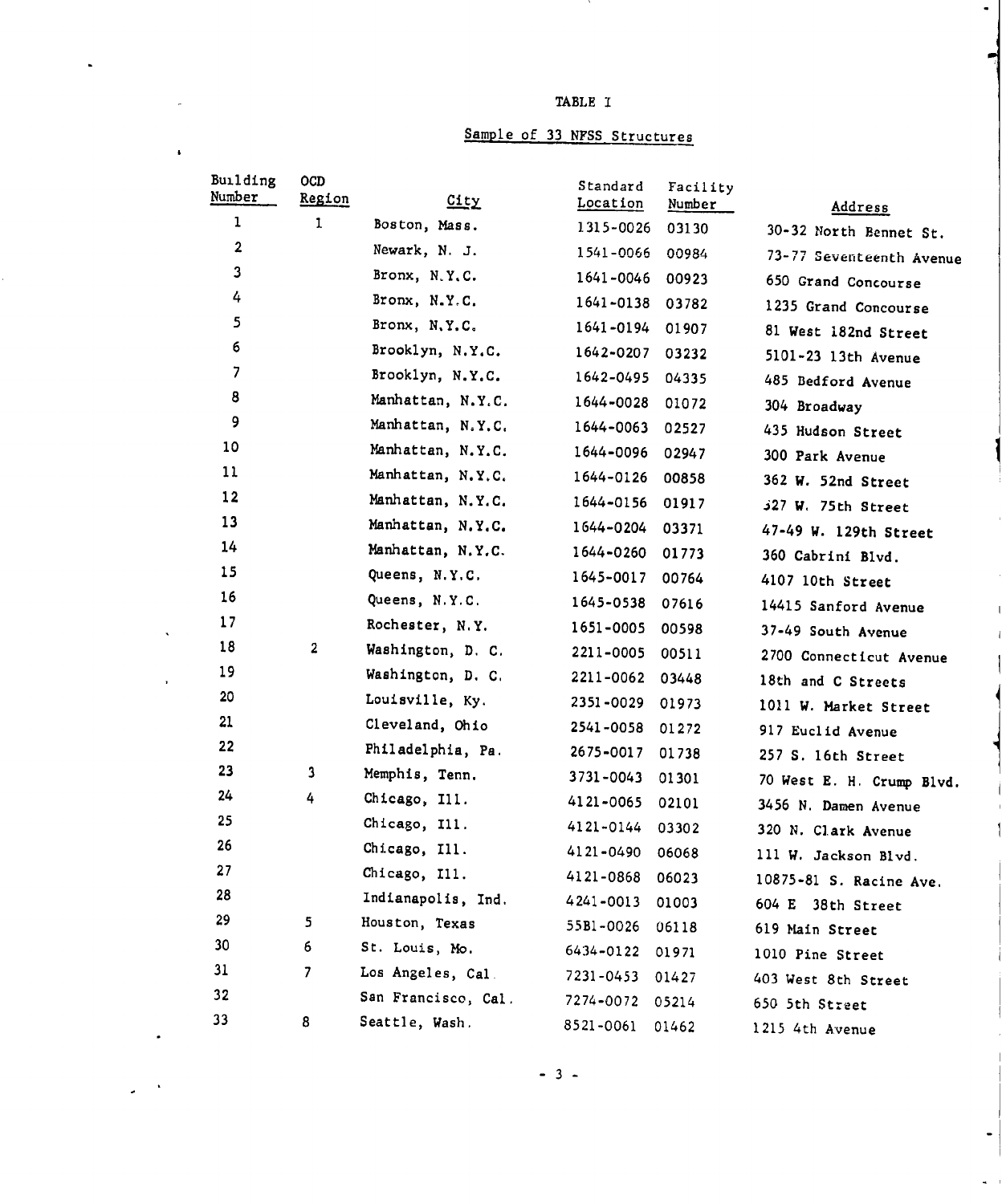were an average of 22 PF units higher than those using the RTI FOSDIC. The **AE** Phase **I** PF results were higher than Engineering Manual results for four of the sample buildings and equal for three others. The positive bias is statistically significant at the **10** percent level; the important conclusion is that **AE** data collection procedures led to overestimated PF's using the NFSS Computer Program.

Statistics of individual input differences are tabulated in Reference **1.** As examples of specific data input differences, AE data inputs for upper wall mass thickness were an average of 21 psf higher than RTI estimates and the first floor mass thickness was an average of **15** pounds per square foot (psf) higher. Because of NFSS instructions, it was expected that the AE's would be conservative when evaluating building data. Consequently, the observed data input differences were surprising.

# 4. Experimental vs. Calculated PF's

As a part of this task, analysis of **NFSS** findings, an evaluation of the accuracy of the Engineering Manual procedure was made by comparing theoretical results with published experimental results using the "pumped source technique" and full-scale buildings. **A** comparison was made for four buildings, and the results showed the Engineering Manual to be conservative **by** as much as a factor of 2. Modest weight, equivalent to 20 percent, or less.of the exterior wall mass thickness, assigned to interior contents would make the results agree.

# **5.** Overall **NFSS** Probable Error

**A** measure of the total probable error in the **NFSS** is the comparison of the original **AE** Phase **I FOSDIC** results with Engineering Manual PF's based on RTI input data. This comparison indicates that the AE Phase **1** results are conservative **by** an average of **99** PF units per building without consideration for interior contents.

A comparison of the AE Phase **1** and 2 PF's, **RTI** FOSDIC PF's, and Engineering Manual PF's for each of the **33** sample buildings is presented in Figure **1.**

# **6.** Impact of **NFSS** Errors on Other **CD** Activities

Although beyond the scope of this study, the impact of the probable errors of the **NFSS** findings on other Civil Defense activities is recognized. These errors are of great significance to those using these PF estimates in vulnerability analyses and related areas of study (need for decontamination, need for additional shelter or shelter modifications, speed of radiological recovery, etc.).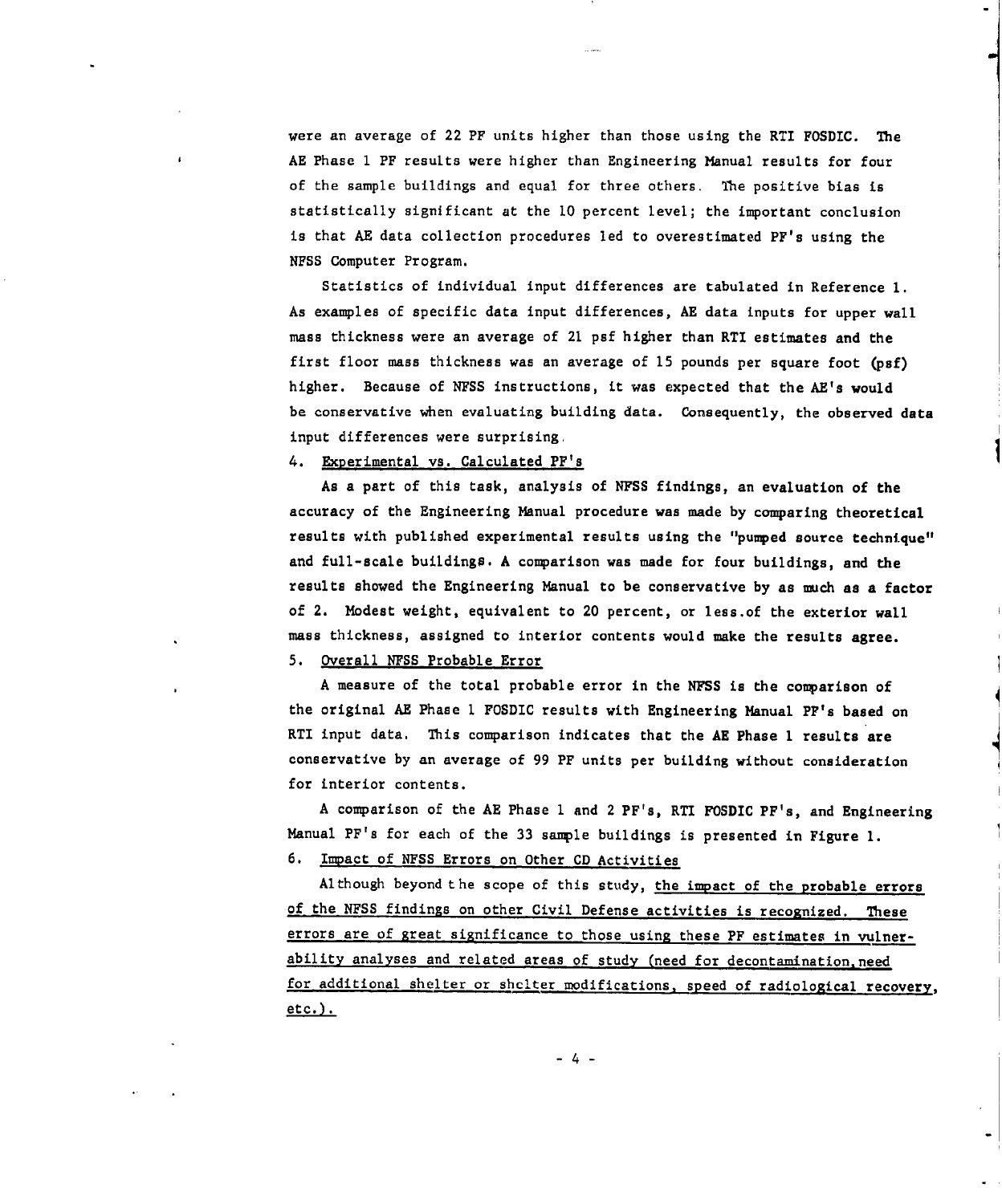FIGUR

 $S<sub>a</sub>$ 

 $33$ 

Comparison of





 $\ddot{\phantom{1}}$ 

 $\overline{1}$ 

 $\ddot{\cdot}$ 

 $\overline{1}$ 

 $\hat{\boldsymbol{\cdot} }$ 

| <b>BUILDING NUMBER</b>                       | <b>All Control</b> |        |                 | $\mathbf{z} = \mathbf{z} - \mathbf{z} - \mathbf{s} - \mathbf{s} - \mathbf{z} - \mathbf{z} - \mathbf{s} - \mathbf{z} - \mathbf{z} - \mathbf{z}$ |                 |                          |              |                          |    |                       |                          |
|----------------------------------------------|--------------------|--------|-----------------|------------------------------------------------------------------------------------------------------------------------------------------------|-----------------|--------------------------|--------------|--------------------------|----|-----------------------|--------------------------|
| ENGINEERING MANUAL PF                        |                    |        | 116 89 164      |                                                                                                                                                | 44 45           |                          |              |                          |    | 45 147 178 118 175 19 |                          |
| <b>AE PHASE 1 PF</b>                         |                    | 67 50  | 53 <sub>1</sub> | $\sim$ 0.0                                                                                                                                     | 53 <sub>1</sub> |                          | 48 940 15    |                          |    | $42 - 53 - 42$        |                          |
| $\Box$ AE PHASE 2 PF                         | 56.                | 54.00  | 190             | $+50-$                                                                                                                                         | 190 - 191       | $\boldsymbol{\mu}$       |              |                          |    | 200 123 194 100       | $\overline{1}$           |
| <b>EN RTI FOSDIC LECTURE PART 1 STATE PF</b> |                    | 77. 11 | $\mathbf{a}$    |                                                                                                                                                | $45 - 25$       | $\omega$                 | $\sim 0.4$ . | $\overline{\phantom{0}}$ | 53 | 44                    | $\overline{\phantom{a}}$ |
| <b>RELEASED CONSULTAINT PE</b>               | $\blacksquare$     | $\sim$ | $\mathbf{F}$    | $\sim 100$                                                                                                                                     | 23              | $\overline{\phantom{a}}$ | -            | $-12$                    |    |                       |                          |

232  $1 - 1$ 

> $\Omega$ -250  $\mathcal{L}(\cdot)$  $\ddot{\mathbf{u}}$

 $\boldsymbol{\Omega}$ \$)  $\overline{\mathbf{z}}$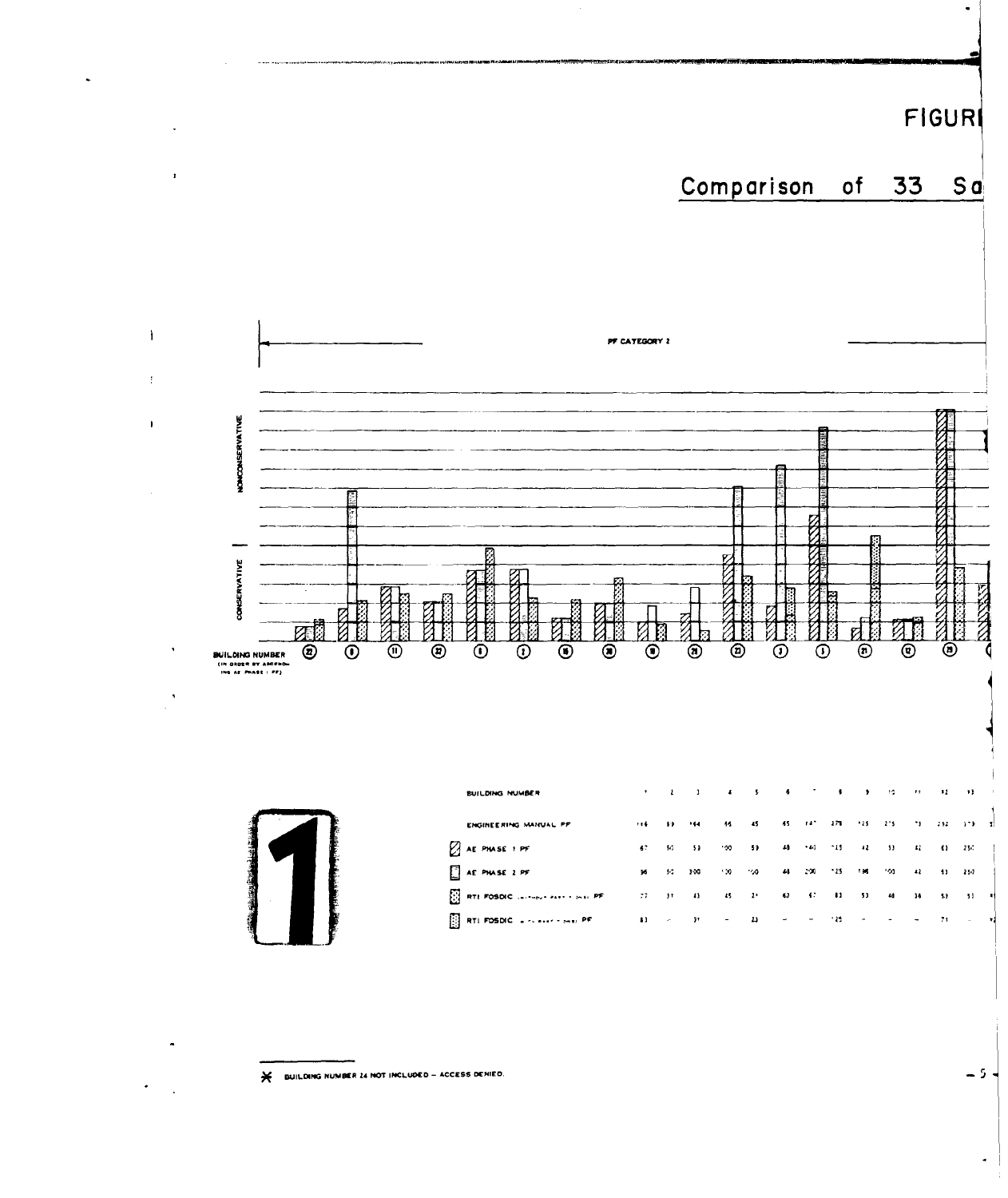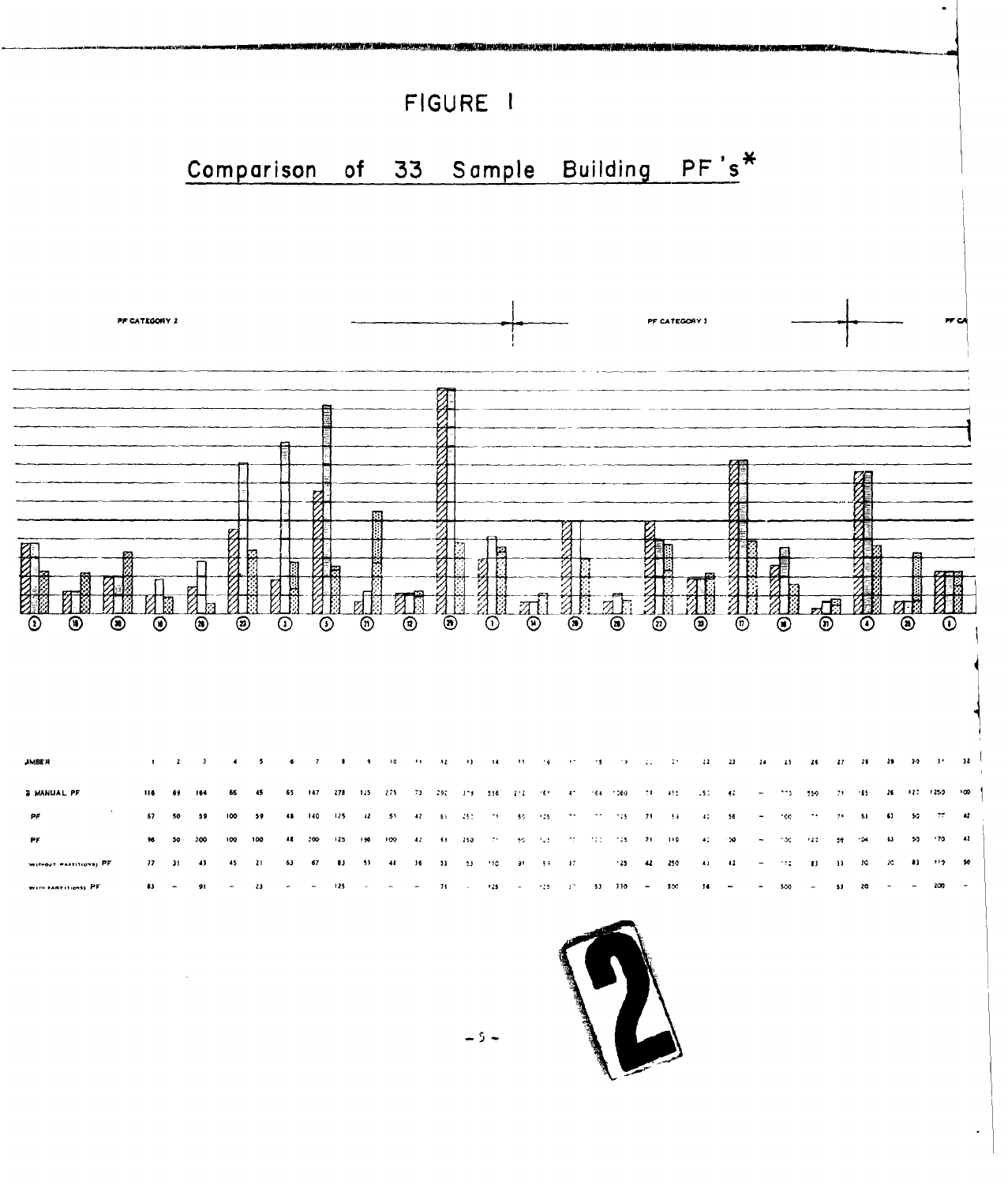

 $\frac{p}{m}$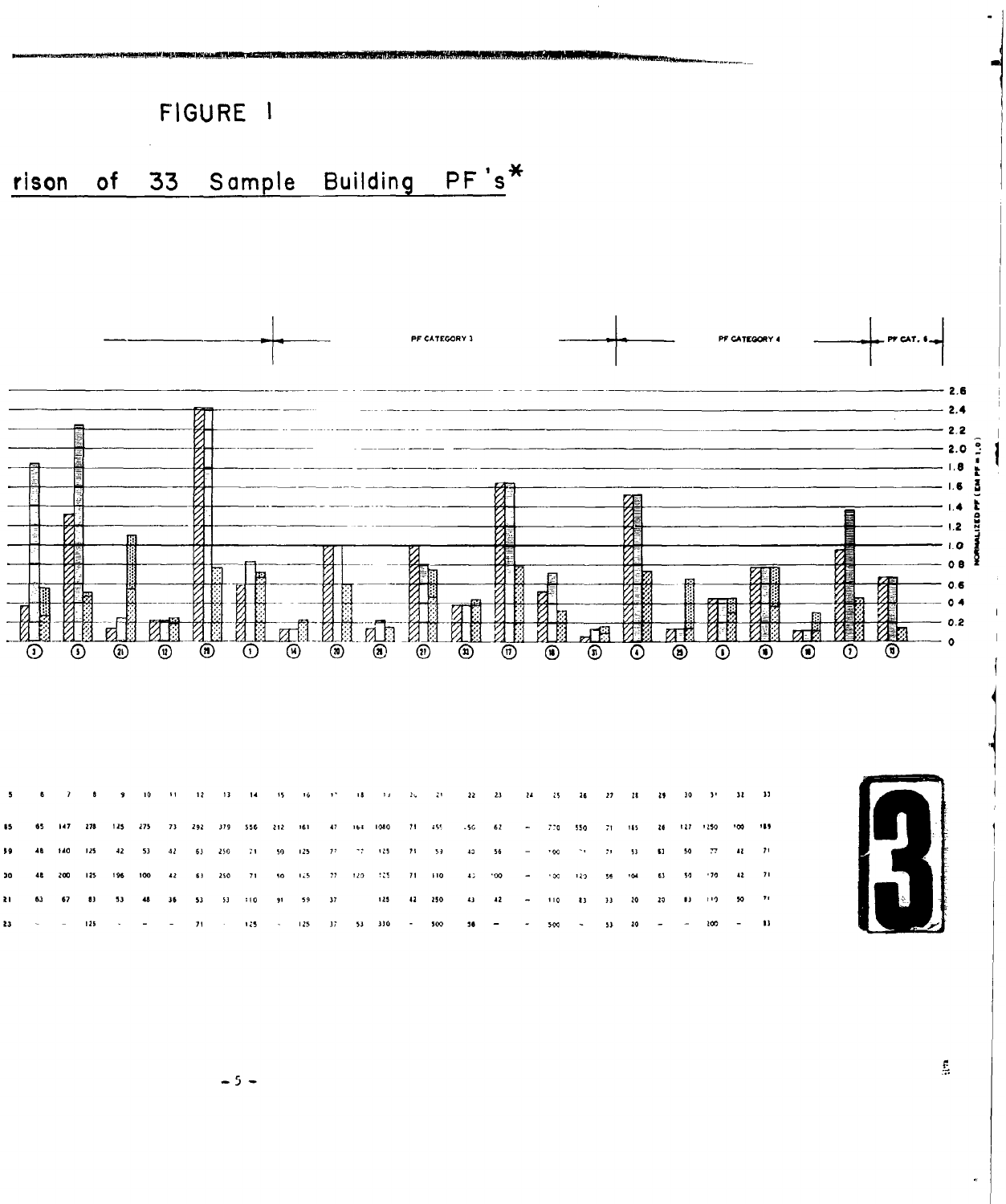# B. Categorization

The categorization of surveyed structures with respect to shielding characteristics was based on a statistical sample of 1541 buildings drawn from the more than 300,000 buildings surveyed in the NFSS Phase **1.** The sample was selected from the NBS Phase i Ml and M2 files; statistical studies on detailed structural properties were made using the IBM 7090 Computer at the National Bureau of Standards. Statistical tabulations were prepared relating protection factor to the number of shelters and buildings falling within selected incremental ranges of properties such as story number, percent apertures, contaminated plane width, floor area, basement exposure, dose source, and others. The detailed structural input data and PF output data for the sample of 1541 buildings are available on magnetic tape for any additional categorization which may become desirable.

For this sample of buildings, 39 percent of the shelters (shelter areas) are in the basement. The mean story number varies from three to four for all PF categories except Category 8, where it jumps to six. The average percent of apertures for buildings in each PF category ranges from fifteen to nineteen percent and for shelters never exceeds twenty-five percent. The vast majority of the shelters, **78** percent, have an area in the range of 1,000 - 10,000 square feet. Only seventeen percent of the total shelters have interior partitions reported. The modal value of the exterior wall mass thickness falls in the range of **100** - 150 psf. Eighty percent of the sample buildings have only one part reported, 12 percent have two parts, and four percent have three parts.

C. Research Review

This task was accomplished by visits to contractors engaged in shielding research, by personal contacts, and by a literature search. The objectives of this task were to determine whether existing methods for computing protection factors need modification to agree with new data, to recommend new investigations in areas where gaps exist in current shielding knowledge, and to suggest applications of new shielding information.

Major findings of this review of shielding research were:

- I. The roof contribution and infinite field contribution predicted by the Engineering Manual method for a concrete block house have been experimentally confirmed.
- 2. The dose rates from finite planes of contamination indicate that the NFSS Computer Program and AE Guide (Reference 6) need revision.

-6-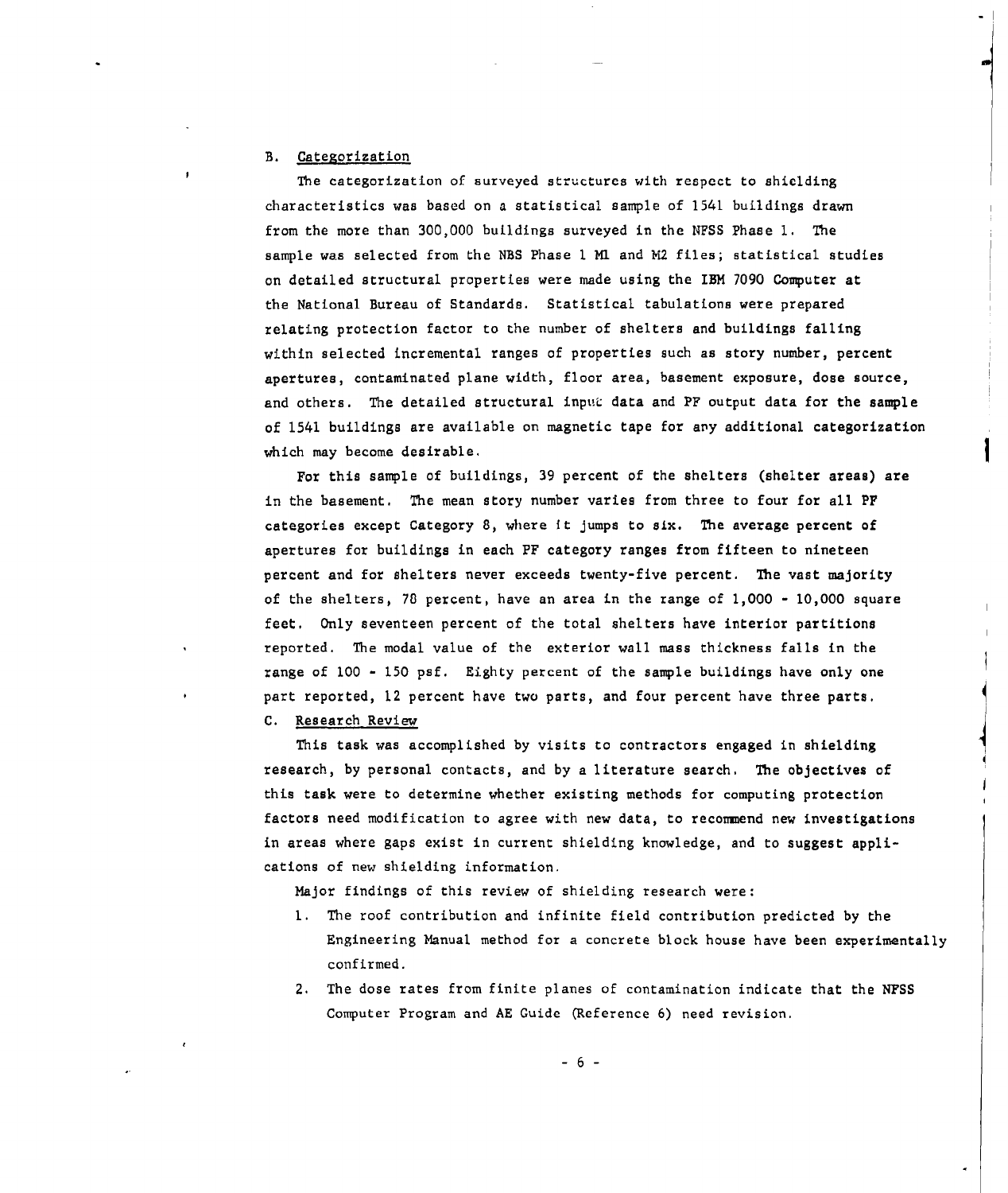- 3. Experimental dose rates in unexposed basements are higher than predicted by the Engineering Manual.
- 4. Measurements of dose angular distributions support the use of an "effective height" in treating ground roughness.
- 5. A new procedure based on experimental results is available for calculating ceiling shine separately from skyshine. This will improve calculations for certain building configurations (see recommendation **i. f.).**
- 6. The Engineering Manual method of azimuthal sectors is adequate for handling interior partitions.

# D. NBS-NFSS Computer Program Modifications

The results of the preceding tasks identified and justified feasible modifications to the NBS-NFSS Computer Program. Recommendations for changes in the machine method of calculating contributions are made for exposed basements, roofs, stories above grade, and areaways. Revised area factors (defining the fraction of a story offering protection greater than a predetermined valueland a method for considering the effect of interior partitions are also recommended. These changes bring the NBS-NFSS Computer Program closer to Engineering Manual procedures while still using only data collected in Phases **I** and 2 of the NFSS.

**E.** Survey of Available Potable Water

Although not one of the four major tasks, **OCD** asked RTI to obtain information on the amount of potable water "trapped" by plumbing, holding tanks, etc., in the **<sup>33</sup>**building sample used to study other NFSS characteristics. All drinkable water that was contained and covered (i.e., suitable for drinking in a fallout situation) was recorded. An average of 2.96 gallons per PF Category 4-8 shelter space was found. Seventeen of the buildings contained sufficient trapped water to supply the shelter for a 14 day period **(3.5** gallons per person) without stocking of water containers.

#### III. RECO1MENDATIONS

#### **A.** Follow-up Work **by** RTI

The following would normally be recommendations; however, the need for this work has already been recognized **by OCD** and a follow-on contract has been negotiated for **OCD** Subtasks 1115B and **C.** The project statements therein are as follows:

# Subtask 1115B

"Analyze Phase 2 data from the NFSS to indicate relative importance of shielding characteristics in order to improve PF calculations and to indicate the most important modifications to improve PF. Utilize the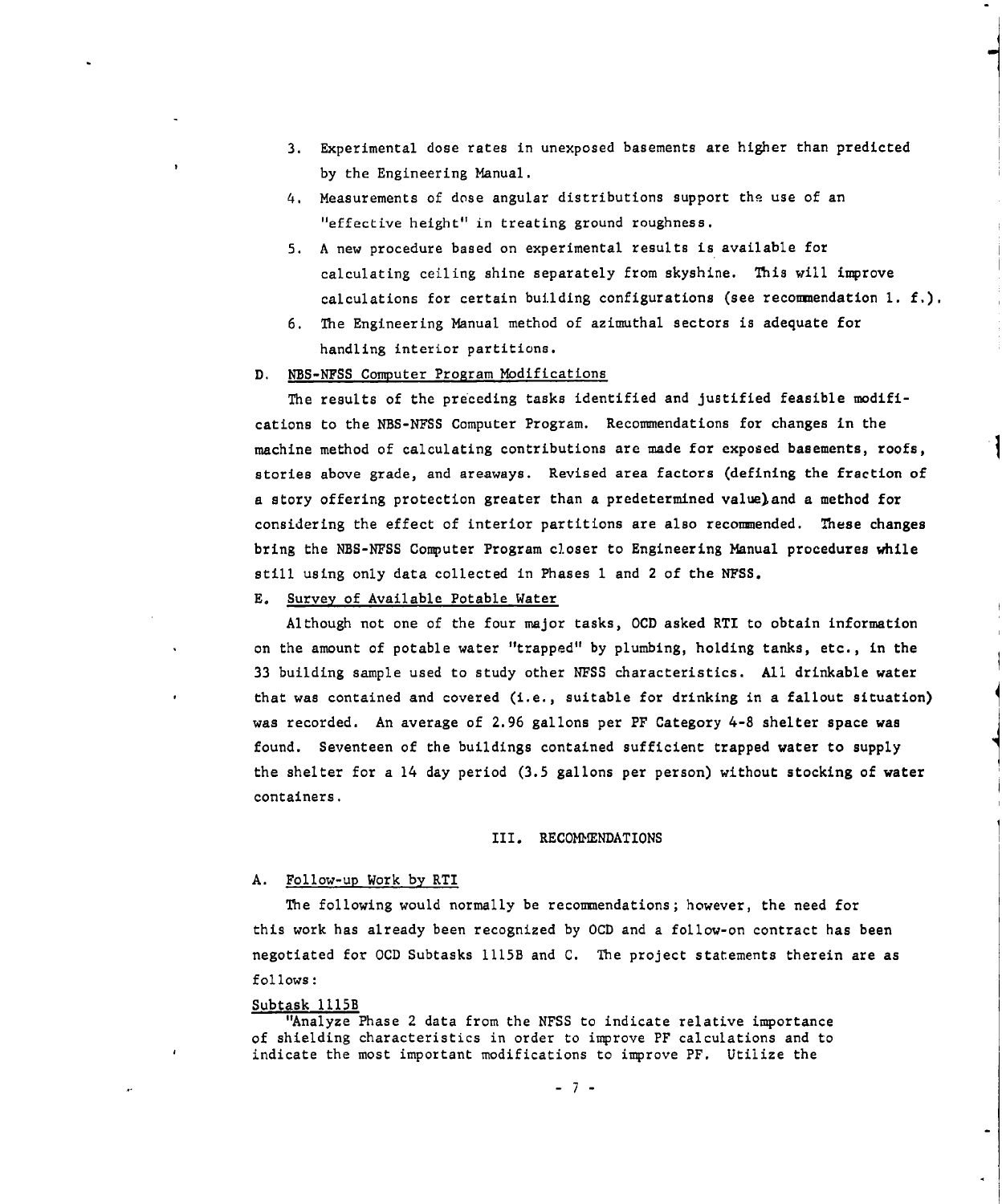data and studies of recurring types of key facilities under various geographic and construction conditions to identify the most critical engineering characteristics of the structure which would require modification for occupancy and operation in a fallout situation. Incorporate PF computational procedures for special characteristics of these key facilities in the electronic computer program."

#### Subtask **1115C:**

"Evaluate information on shielding, such as Lhe effect of interior partitions, ground roughness, finite planes, apertures, ceiling shine, basement exposure, etc., for application to the computation of protection factors."

Additional analysis of area factors (defining the fraction of a story offering protection greater than a predetermined value) will be made under Subtask 1115B because preset.. area factors ignore the roof contribution.

#### B. Recommendations

The following recommendations do not fall within the scopes of work described above.

- **1.** Action Recommendations
	- a. The NBS-NFSS Computer Program should be modified to bring it more in line with Engineering Manual procedures using **N2SS** Phases **I** and 2 data.
	- h. If collection of more complete building data than collected in the **NFSS** Phases **1** and 2 is justified, a modification of the NBS-NFSS Computer Program should be made to utilize the azimuthal sector procedure of the Engineering Manual.
	- c. Data collection in any NFSS updating procedure should make full use of building plans.
	- d. "Technical Operations Research" of Burlington, Massachusetts, should compare their finite contaminated plane data (Reference **7) with** Engineering Manual calculations to verify Chart 9 therein.
	- e. The next revision of the **AE** Guide should carry the instruction for interior partitions: "The proper interior mass thickness  $X_{\frac{1}{2}}$  depends on the partition configuration. For box and corridor geometries, use a mass thickness equal to the interior wall thickness. For compartment geometries with corridor mass thickness  $X_c$  and crosspartition (partitions perpendicular to the wall whose contribution is being considered) thickness  $X_p$ , use  $X_i = X_c + 1/2 X_p$ ." However, see recommendation 2. d.
	- **f.** Present Engineering Manual procedures, which consider ceiling shine as a part of skyshine, are nonconservative when a large part of the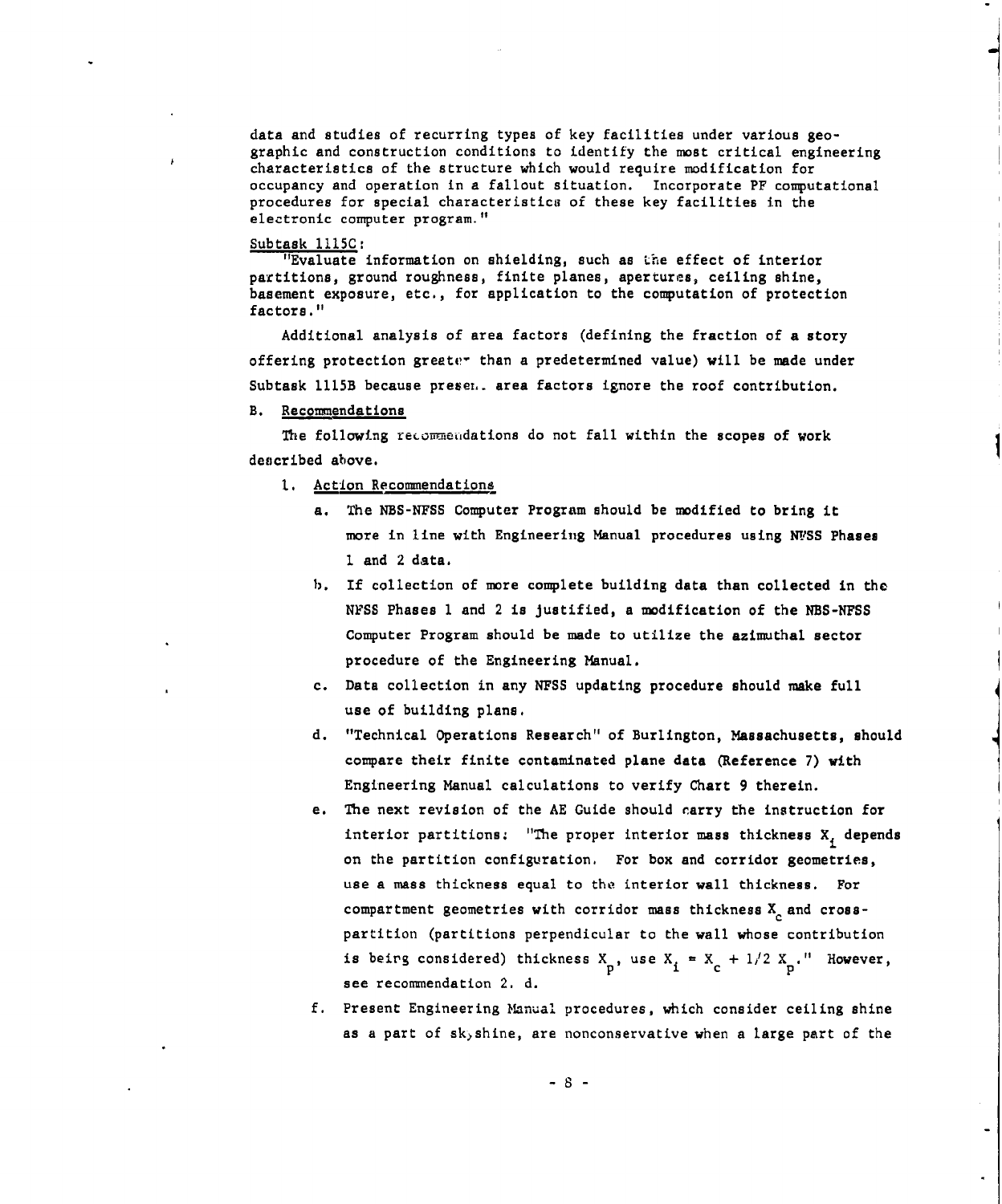skyshine contribution is shielded. **In** the RTI survey of **33** buildings, almost every building had a portion of the skyshine shielded and some had complete shielding. The "Technical Operations Research" procedure for computing ceiling shine (Reference **8)** should therefore be incorporated in the Engineering Manual. This procedure would be used for computing the PF on an intermediate floor in a tall building with a large fraction of apertures, thick floors, and where a significant part of the skyshine is shielded.

- 2. Research Recommendations
	- **a.** Penetration data such as that presented in the charts in the Engineering Manual should be developed for the radiation of cobalt-60 and attenuation characteristics of steel. This will enable smallscale model structure experiments to be more precisely related to full-scale buildings exposed to fallout radiation.
	- b. The experimental dose rate measurements in a "Technical Operations Research" model basement were higher than calculated by the Engineering Manual method and the dose rate first increased with depth, then decreased, contrary to calculations. It is therefore recomnended that an experimental and theoretical investigation be made **of** the ground contribution to an unexposed basement.
	- c. The RTI analysis of **33 NFSS** buildings using the Engineering Manual required the use of many off-center **azimuthal** sectors. The Engineering Manual method predicts that an off-center azimuthal sector will give the same dose as a centrally located sector **of** the same size with the same contaminated plane projected dimensions. It is recomended that an investigation be made of **the** influence on the wall barrier factors of slant penetiation of radiation through walls in off-center azimuthal sectors.
	- **d.** The research review conducted by RTI has not revealed any work in determining the effect of the exterior wall on the interior wall barrier factor when  $X_{\alpha} + X_{\gamma}$  is greater than 100 psf. It is therefore recommended that the interior partition barrier factor for box-type interior partitions of thicknesses 20, 40, 60 **psf** in a building with **80** psf exterior **walls** be measured to determine the influence of the **wall** on the partition barrier factor.

**-9-**